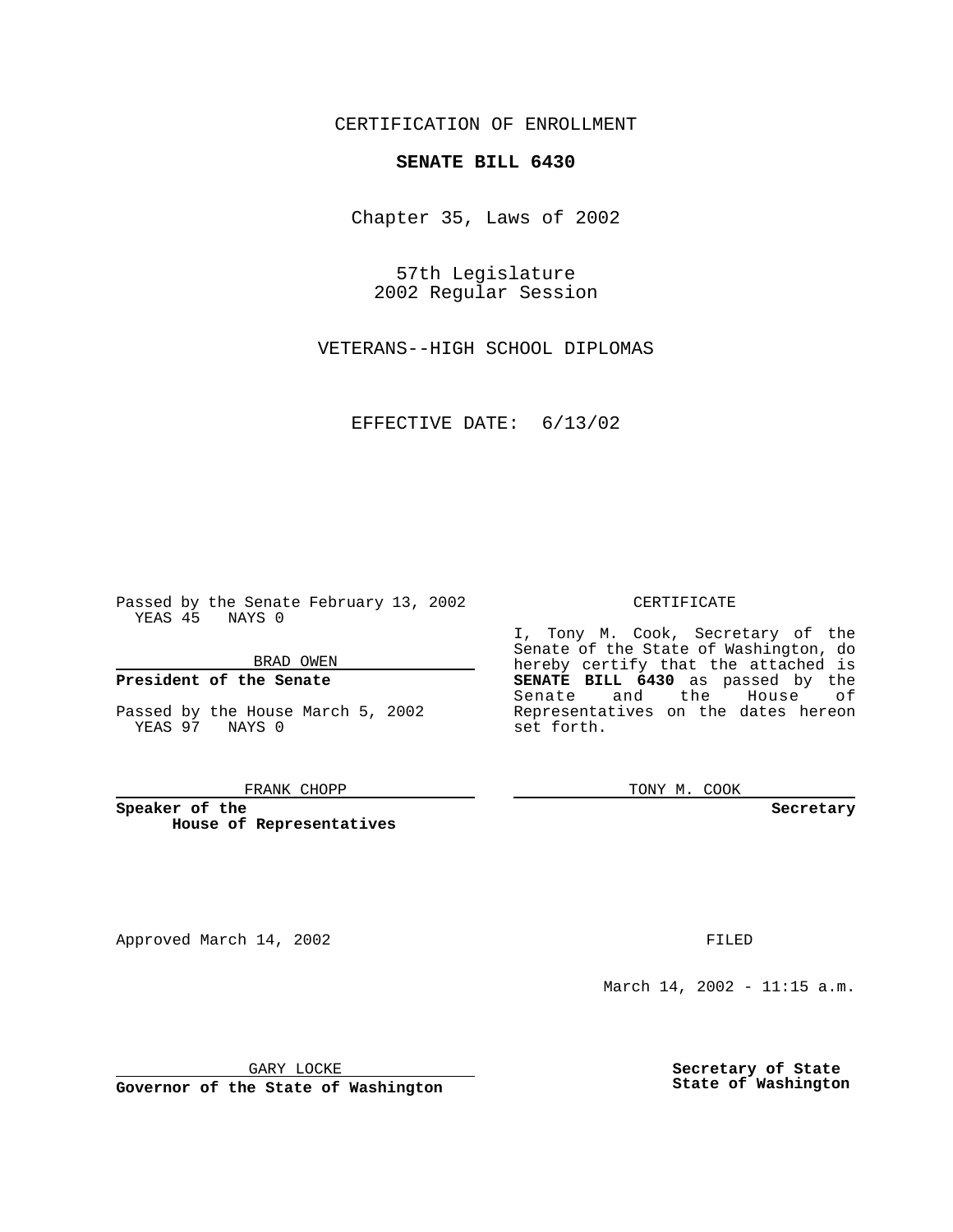# **SENATE BILL 6430** \_\_\_\_\_\_\_\_\_\_\_\_\_\_\_\_\_\_\_\_\_\_\_\_\_\_\_\_\_\_\_\_\_\_\_\_\_\_\_\_\_\_\_\_\_\_\_

\_\_\_\_\_\_\_\_\_\_\_\_\_\_\_\_\_\_\_\_\_\_\_\_\_\_\_\_\_\_\_\_\_\_\_\_\_\_\_\_\_\_\_\_\_\_\_

Passed Legislature - 2002 Regular Session

**State of Washington 57th Legislature 2002 Regular Session By** Senators Zarelli, McAuliffe and Oke

Read first time 01/17/2002. Referred to Committee on Education.

 AN ACT Relating to high school diplomas for World War II veterans; and amending RCW 28A.230.120.

BE IT ENACTED BY THE LEGISLATURE OF THE STATE OF WASHINGTON:

 **Sec. 1.** RCW 28A.230.120 and 1984 c 178 s 2 are each amended to read as follows:

 (1) School districts shall issue diplomas to students signifying graduation from high school upon the students' satisfactory completion of all local and state graduation requirements. Districts shall grant students the option of receiving a final transcript in addition to the regular diploma.

 (2) School districts or schools of attendance shall establish policies and procedures to notify senior students of the transcript option and shall direct students to indicate their decisions in a timely manner. School districts shall make appropriate provisions to assure that students who choose to receive a copy of their final transcript shall receive such transcript after graduation.

 (3)(a) A school district may issue a high school diploma to a 18 person who: